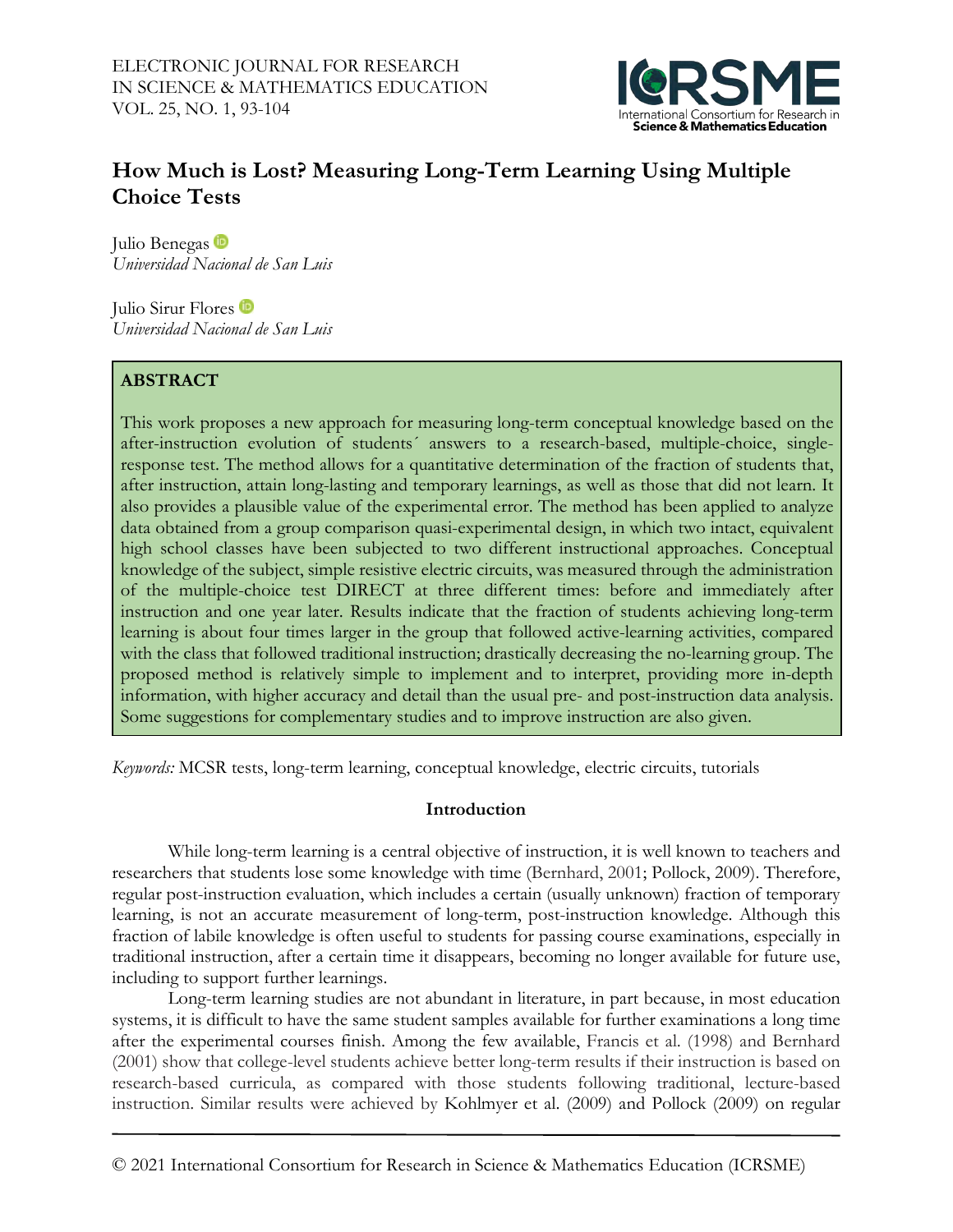college courses and by Benegas and Sirur Flores (2014), working with high school students of a very different education system. Persano Adorno et al. (2018) also report on long-term learning, but in a different type of experiments, based on supplementary, post-instruction active-learning activities. These experiences, taken as representative of studies run in different education systems and school levels, not only point out the beneficial effects of active-learning instruction, as compared with teacher-centered pedagogies, but also to the difficulties of running this type of longitudinal studies. Although the above experiments are based upon the application of the same test at two different times after instruction, they are based on the time changes of the average class performance and not on the evolution of individual student's answers to every test item, as proposed in the present work.

For several reasons, accurate determination of long-term learning is a relevant issue, in particular for assessing the effectiveness of instruction. For instance, in most Latin American countries, long-term scientific knowledge does not seem to be the usual outcome of high school instruction. According to the results of international PISA evaluations (OECD, 2019), the conceptual knowledge of regional middle school students is extremely low, with participating Latin American countries at the bottom of the world-wide performance scale. An Ibero-American study (Benegas et al., 2009; 2010) that complemented the PISA measurements, showed that just about 7% of more than 3,000 first-year science and engineering university students, attending seven universities in five different countries, have a sound conceptual knowledge of Coulomb´s law. With similar disappointing results obtained in all other tested topics, including free-fall motion, Newton´s laws, and simple dc electric circuits, all basic subjects included in the standard high school physics curricula of all participating countries. Since all these students had obtained passing grades in their high school general science and physics courses, but at the beginning of their university studies (In science and engineering!) their conceptual knowledge was so low, the immediate question regards how solid was the knowledge acquired in the corresponding high school instruction.

Towards this educational problem, this work proposes a new approach for measuring longtime conceptual learning based on the after-instruction evolution of students´ answers to a researchbased, multiple-choice, single-response (RB-MCSR) test. The method follows the work of Lasry et al. (2014) who proposed the use of RB-MCSR tests to measure gains and losses of conceptual understanding by analyzing, for every test item, the options selected by each student before and after instruction.

Following a similar procedure, we propose that appropriate categorization of student´s answers to two after-instruction administrations of the same RB-MCSR test should provide an accurate measurement of long-term and temporary learnings. Therefore, this work has the following research objectives:

- 1. To present a method to measure long-term and temporary learnings based on the afterinstruction evolution of students´ answers to individual items of RB-MCSR tests.
- 2. To apply this method to a group comparison classroom experiment to compare the long-term learning outputs of two different instructional approaches.

## **Conceptual Knowledge and Research-Based, Multiple-Choice Tests**

This work is based upon the assumption that research-based, multiple-choice, single-response tests are not only a representative measure of conceptual knowledge but also a sound way to follow the evolution of the main learning difficulties and alternative models held by a given student group. The most representative RB-MCSR tests in physics and other STEM disciplines [\(https://www.physport.org/assessments/\)](https://www.physport.org/assessments/), have been constructed with questions that probe different aspects of a given subject. It is important to note that, for each question, the distractors (the wrong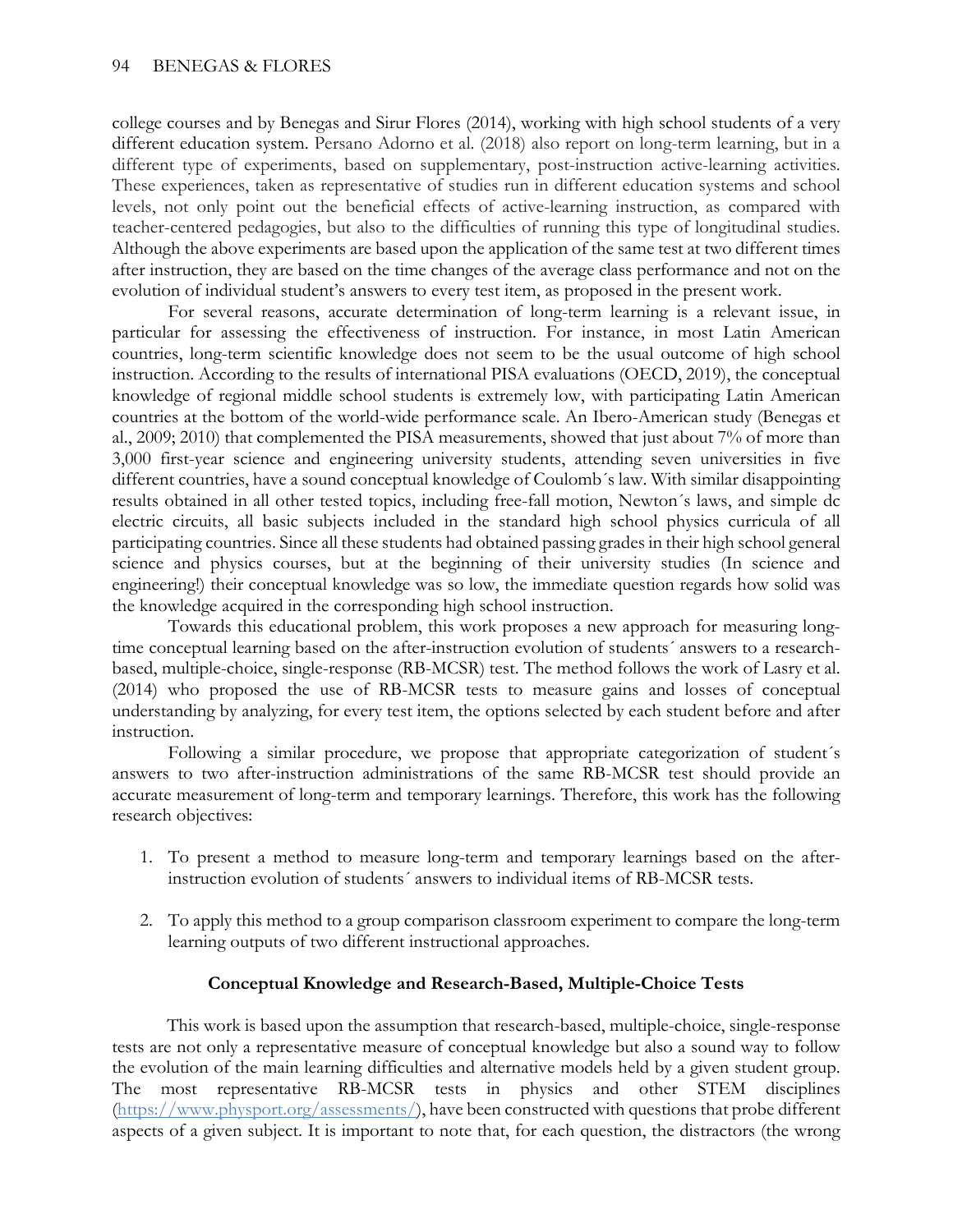options) correspond to the most popular alternative models and learning difficulties on the tested subject. These distractors, which have been revealed by extensive qualitative and quantitative educational research on university and high school students of different school systems (see, for instance, Hestenes et al., 1992; Engelhardt & Beichner, 2004), are applied to close to everyday situations, appealing to students´ previous experiences even if they have not yet been exposed by instruction to the corresponding scientific concepts. In that regard, Bao & Redish (2006) in their model analysis, recalled that educational research has shown that alternative conceptions of a particular topic seemed to be limited to a few popular models and that different contexts -including students' mental state- could activate different, even contradictory conceptions (di Sessa, 1993; Vosniadou, 1994). Therefore, an individual with a solid scientific framework (Newtonian, for instance) should ideally answer all items in a consistently correct manner, but others -especially uninstructed participants- could choose different wrong answers, even shifting from one distractor to another without a solid reason or being particularly aware of the contradiction. In this framework, alternative models, which derive their resilience from their association with underlying presuppositions in students´ previous knowledge, should not be considered as deeply held specific theories. Consequently, students may change their local, situational models, moving from one distractor to another influenced by the context, without the need to be internally consistent. Considering furthermore, that RB-MCSR tests are relatively easy to apply, analyze and compare local results with those of other applications, it is clear that the use of RB-MCSR tests provides both practical applicability and sound pedagogical bases to the present approach.

### **Methods**

#### **The Classroom Experiments**

To test the suitability of the proposed method and as an example of the type of data to be analyzed, we propose to study the after-instruction dynamics of high school students´ answers to an RB-MCSR test. To that end, a quasi-experimental group comparison study was designed, with preand post-instruction evaluation. The subject, simple resistive electric circuits, was taught to two  $11<sup>th</sup>$ grade high school classes of a state-run mixed-gender school, attended by students coming from low to middle-class families. CTRL and EXP groups have  $N_{TRD}$  = 31 (15 females) and  $N_{EXP}$  = 30 (14 females) students, respectively, a rather common condition of local high schools. Students were assigned to each class following institutional rules, two years before the experiment. For this experiment one of the classes (called TRD heretofore) was randomly assigned to the traditional, teacher-centered instruction offered in previous years. The other class (EXP) followed an experimental instruction that used the instructional activities of the active-learning methodology Tutorials for Introductory Physics (Tutorials) (McDermott & Shaffer, 1998). The evidence-based learning effectivity of Tutorials (Redish & Steinberg, 1999) determined its selection as the experimental teaching approach. Its learning cycle: *elicit* students´ previous ideas, *confront* them with the outcome of the Tutorials Worksheets and *resolve* the differences, is implemented through three complementary activities: Tutorial Pre-test, Tutorial Worksheet, and Tutorial Homework. Students in the EXP class, following this sequence, worked through two Tutorials didactic units: "A model for circuits Part 1: Current and resistance" and "A model for circuits Part 2: Potential difference". Pre-test and Homeworks are individual activities carried out outside the classroom, while the Tutorials Worksheets were worked out by small collaborative groups of 3-4 members in the regular classroom settings. To that end, students in each small group moved their desks so that they could face one another, building up in this way small working tables for circuit elements and paperwork. The traditional instruction consisted of demonstration-supported lectures and problem-solving sessions. The latter consisted of exemplary problem-solving demonstrated by the teacher, followed by students´ problem-solving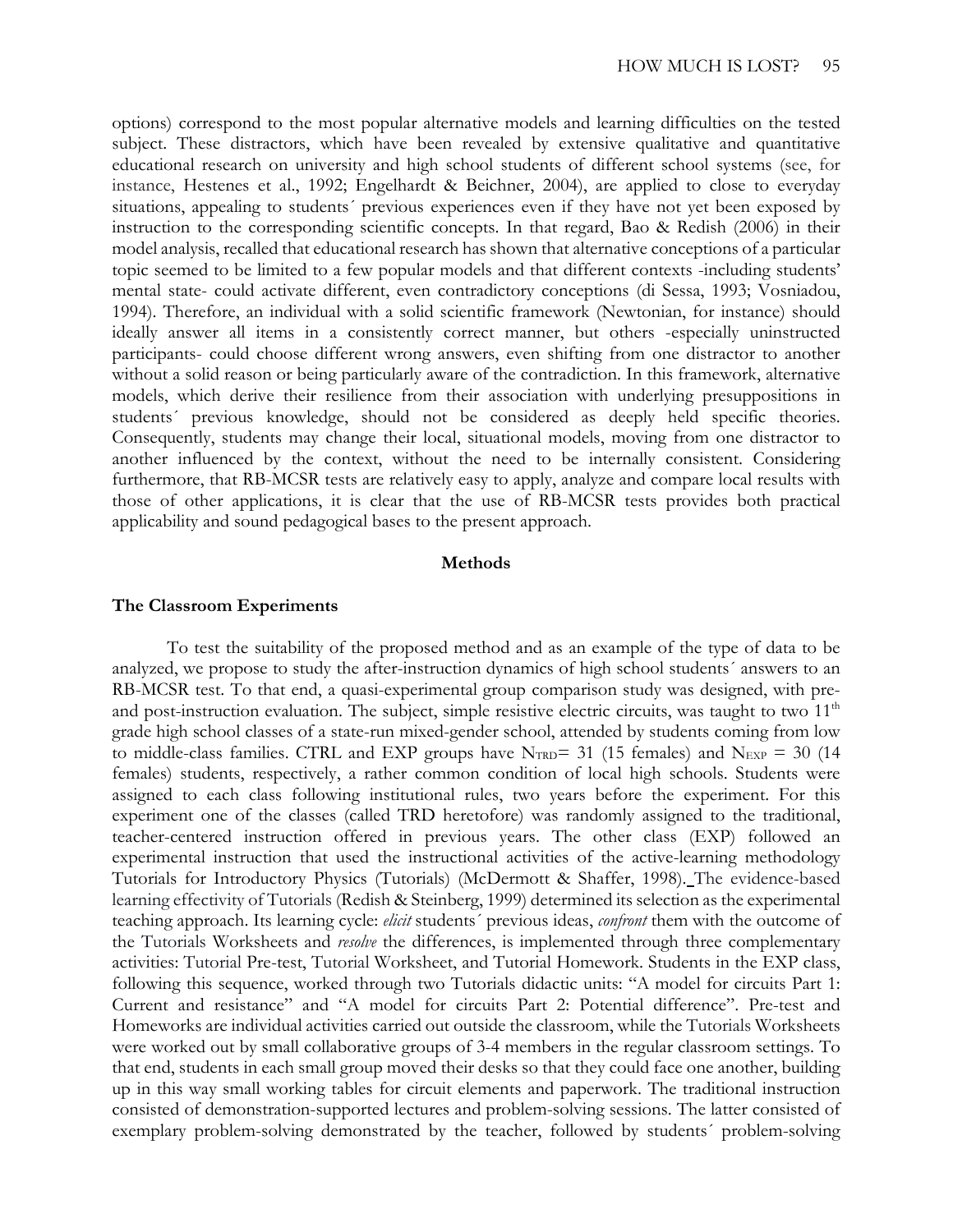individual practice. Homeworks consisted mainly of problem-solving activities. In both teaching approaches, Homeworks contributed to students´ grades. Both courses were taught by the same experienced teacher, who had previously participated in a Tutorials workshop.

Conceptual knowledge of the subject matter was measured through the application of the RB-MCSR test Determining and Interpreting Resistive Electric Circuits Concepts Test (hereafter DIRECT) (Engelhardt & Beichner, 2004). For this experiment this measuring instrument was applied after instruction at two different times: just at the end of instruction (Post I) and one year later (Post II). The time between Post I and Post II was determined by the availability of the students´ samples, with Post II given about one year after instruction, in the last month of these students' high school studies. Therefore, "long-term learning" in this study case should be interpreted as the knowledge retained one year after instruction. Pre- and Post-instruction performances are used to calculate the normalized gain g, defined as  $g = (Post-Pre)/(100-Pre)$  (Hake, 1998). For the present case, we can define a "short-term" normalized gain g<sub>I</sub>, using Post I to calculate g, and a long-term normalized gain, g<sub>II</sub>, determined using Post II to calculate g.

Although in all test applications the full test (29 items) was given to students, for the present application only the 19 items (listed in Table 1) directly related to the taught subject were analyzed, excluding, for instance, those items related with energetic and microscopic aspects of electric circuits.

Equivalency of these institutionally formed groups was determined by their similar gender and socio-economics conditions, as well as their common previous experience in science and math courses. Equivalency in the subject matter was determined by the pre-instruction application (Pre for shorthand) of the test DIRECT. Average (and standard deviation) pre-instruction performances were 20(10)% for the CTRL group and 12(7)% for the EXP group, i.e., very close or lower than the random performance, pointing to the very low initial students´ knowledge about this subject. Even though an independent sample t- test found some statistical evidence of differences of pre-instruction knowledge between the two groups ( $t= 3.785$ ,  $df= 59$ ,  $p< 0.001$ ), for the present experiments they are considered equivalent groups since their very low pre-instruction performances indicate a practically null initial knowledge of electric circuits in both courses.

## **Determining Long-Time Learning**

The distinction between temporary, short-term, and stable, long-term learnings is a central issue in education. Soderstrom & Bjork (2015), for instance, discusses temporary and long-term learning in terms of *Performance* and L*earning.* In their framework, *Learning* refers to relatively permanent changes in knowledge or behavior, a primary goal of instruction. *Performance*, on the other hand, refers to temporary fluctuations in student´s knowledge as measured or observed during (or shortly after) instruction.

This work proposes that proper categorization and analysis of all possible (Post I, Post II) answer pairs, obtained from two post-instruction applications of the same RB-MCSR test, should provide a quantitative measurement of long-time and temporary learnings. The basic idea is to assign a plausible learning path to every possible correct/incorrect combination of (Post I, Post II) answer pairs. It is postulated that students acquiring stable, long-term learning, should systematically select, after instruction, the correct option, i.e., the appropriate scientific model. Temporary, short-term learning, on the other hand, corresponds with those students that, choosing the correct option immediately after instruction, return to an incorrect option (an alternative conception) a certain time afterward. To complete this picture, some students will, after instruction, systematically chose incorrect options. In the present model, it will be assumed that this fraction of students has failed to learn. Consequently, the following interpretation is proposed for the relative abundances of the five possible correct/incorrect (Post I, Post II) answer pairs: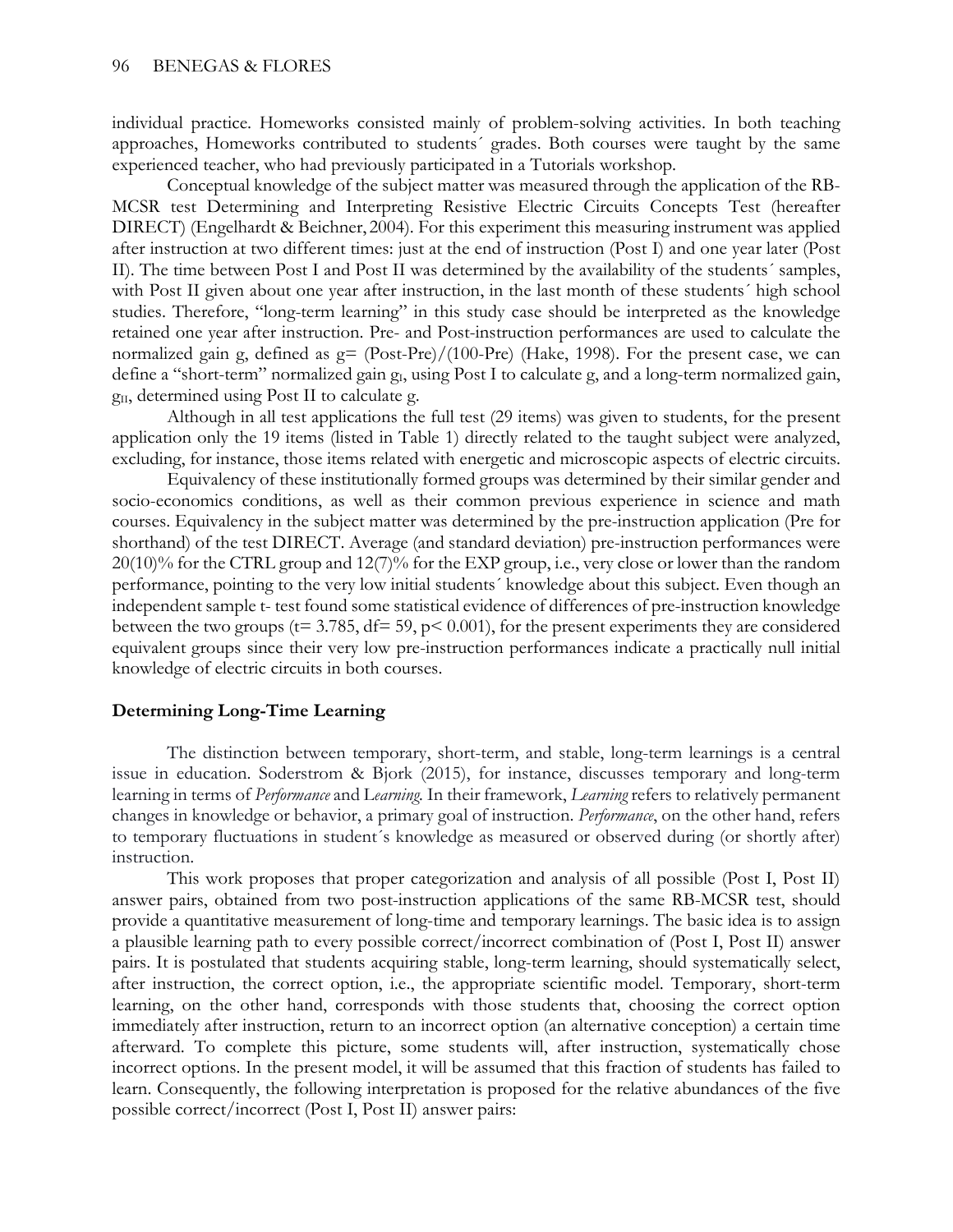CC: a *correct* answer immediately after the instruction (Post I), which is maintained a long time later (Post II), denotes a solid, stable scientific knowledge. This CC fraction is postulated to be the quantitative measure of long-time learning.

CI: a *correct* answer immediately after the instruction that turned *incorrect* later is attributed to labile, temporary learning.

II= and II≠: these *incorrect*-*incorrect* answer pairs denote the after-instruction presence and persistence of learning difficulties and alternative models. In particular, II=, which measures the fraction of times the same wrong option is selected in both after-instruction test applications, indicates the presence of a very strong, prevalent alternative model, firmly held by students after instruction. Instead, the fraction of answers with different incorrect options, measured by  $II_{\neq}$ , indicates that students shifted between different distractors (alternative models) in Post I and Post II. In this framework, the total fraction of *incorrect-incorrect* answer pairs,  $II = + II \neq$  is interpreted as a quantitative measure of the failure to learn.

IC: this answer pair corresponds to students that selected an *incorrect* option just after instruction and the *correct* answer in Post II. If the tested subject was not revisited by instruction in the time between Post I and Post II (and consequently no new learning is expected to have occurred in that period), it is assumed that this pair does not represent real knowledge at the time of Post II. Consequently, this answer pair is considered a measure of the experimental error inherent to the use of MCSR tests.

As an example of the type of analysis proposed in the present work, Figure 1 shows the evolution, from Post I to Post II, of students´ answers to Item 22 of DIRECT (Engelhardt & Beichner, 2004) in the CTRL and EXP classes.

Data represented in Figure 1 allow us to identify a few relevant features of the after-instruction evolution of students' answers to this particular item. For the CTRL class the main findings are:

- 1. The few after instruction (Post I) correct answers (6) changed to incorrect one year later  $(CI=6)$ .
- 2. The two correct answers, given one year after instruction, corresponded to incorrect answers in Post I (IC=2).
- 3. Most incorrect answers given immediately after instruction (Post I) evolved to a different incorrect option one year later ( $II \neq 18$ ), which is about three times the number of same incorrect options in both tests  $(II = 5)$ .

For the EXP sample, the situation is quite different:

- 1. Correct-correct is the most abundant answer pair (CC=15).
- 2. Only four initially correct answers turned incorrect (CI=4).
- 3. A very low number of incorrect-incorrect answer pairs ( $II \neq 1$  and  $II = 1$ )
- 4. Non-significant number of incorrect to correct answer pair  $(IC= 1)$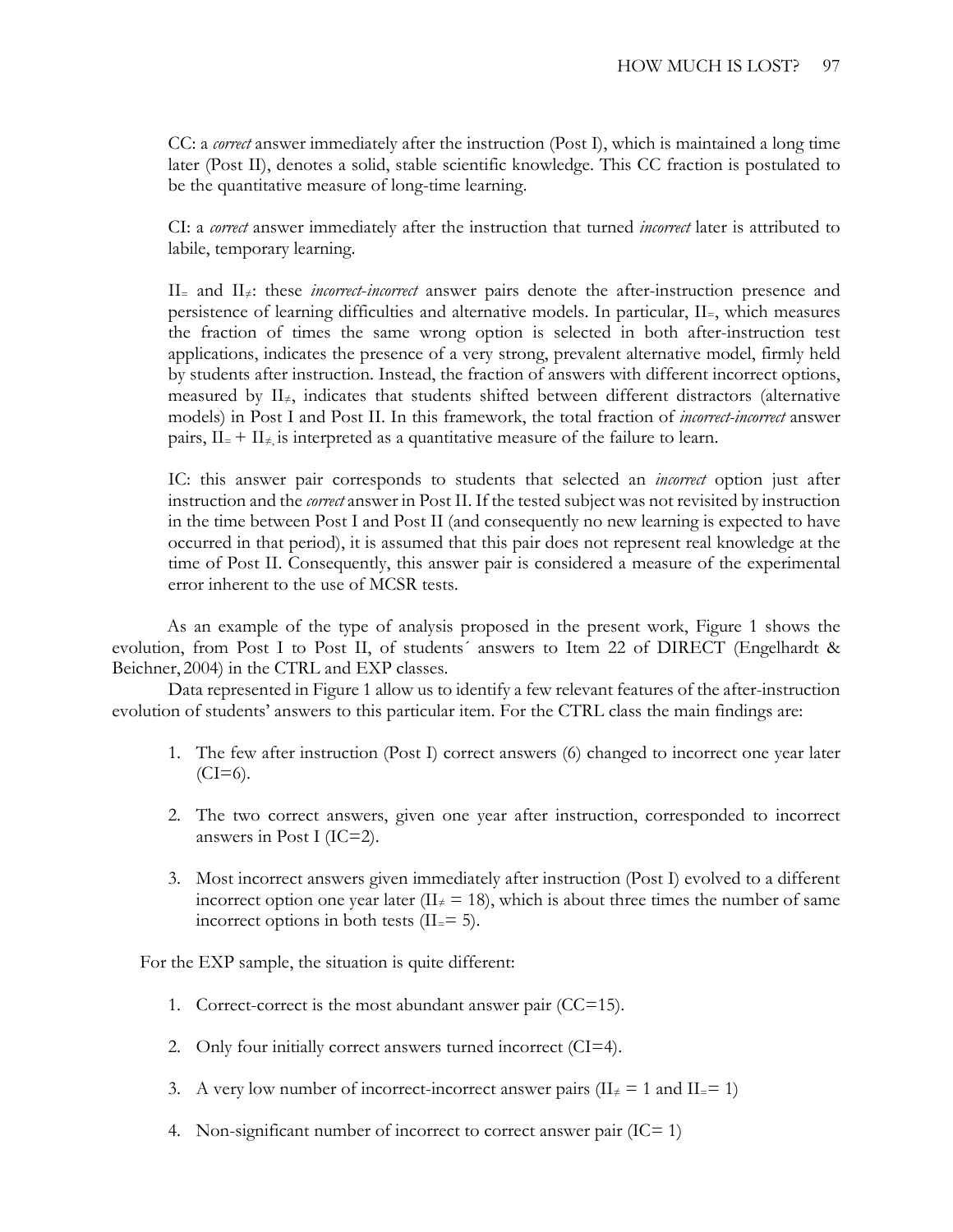#### **Figure 1**

*Evolution of Students´ Answers to Item 22 of the Test DIRECT from Post I to Post II*



*Note.* For each answer choice (A to E) the numbers within parenthesis indicate the number of students selecting that choice. Arrows indicate how the answers in Post I evolve to Post II. Correct Answer: B.

A similar analysis of the other test items, and normalizing by the total number of answer pairs, allowed us to calculate the course average abundances of the five answer pairs shown in Table 1. Although it is beyond the scope of this work, this procedure also allows for more in-depth studies. Analysis by learning objective/dimension or by learning difficulty/alternative model can be readily carried out because the authors of the relevant RB-MCSR test usually identify or separate the test items in that manner. Similarly, the method could also be used to study different factors that might influence the learning processes, such as prior knowledge, reasoning ability, interest, academic achievement, self-concept, gender, and so on. The time series can also have more than two points, searching for the characteristics of the processes determining the loss of knowledge with time.

#### **Results**

The results of this experiment, separated for the CTRL and EXP groups are summarized in Table 1, which shows the statistical parameters of the traditional and new methods. The test items have been arranged according to the learning objectives proposed by the DIRECT test (Engelhardt & Beichner, 2004), relevant to the present experience: ¨Physical Aspects of DC Circuits" and "Current and Voltage." For each student´ group, the bottom row shows the corresponding whole class average results for the 19 items of DIRECT under analysis here. Columns 3 to 7 correspond to the statistical parameters calculated following a traditional MCSR test analysis: Pre, Post I, and Post II average course performances, and the corresponding normalized gains  $g_I$  and  $g_{II}$ . A simple inspection of Table 1 shows, in both groups, a rather similar performance behavior for both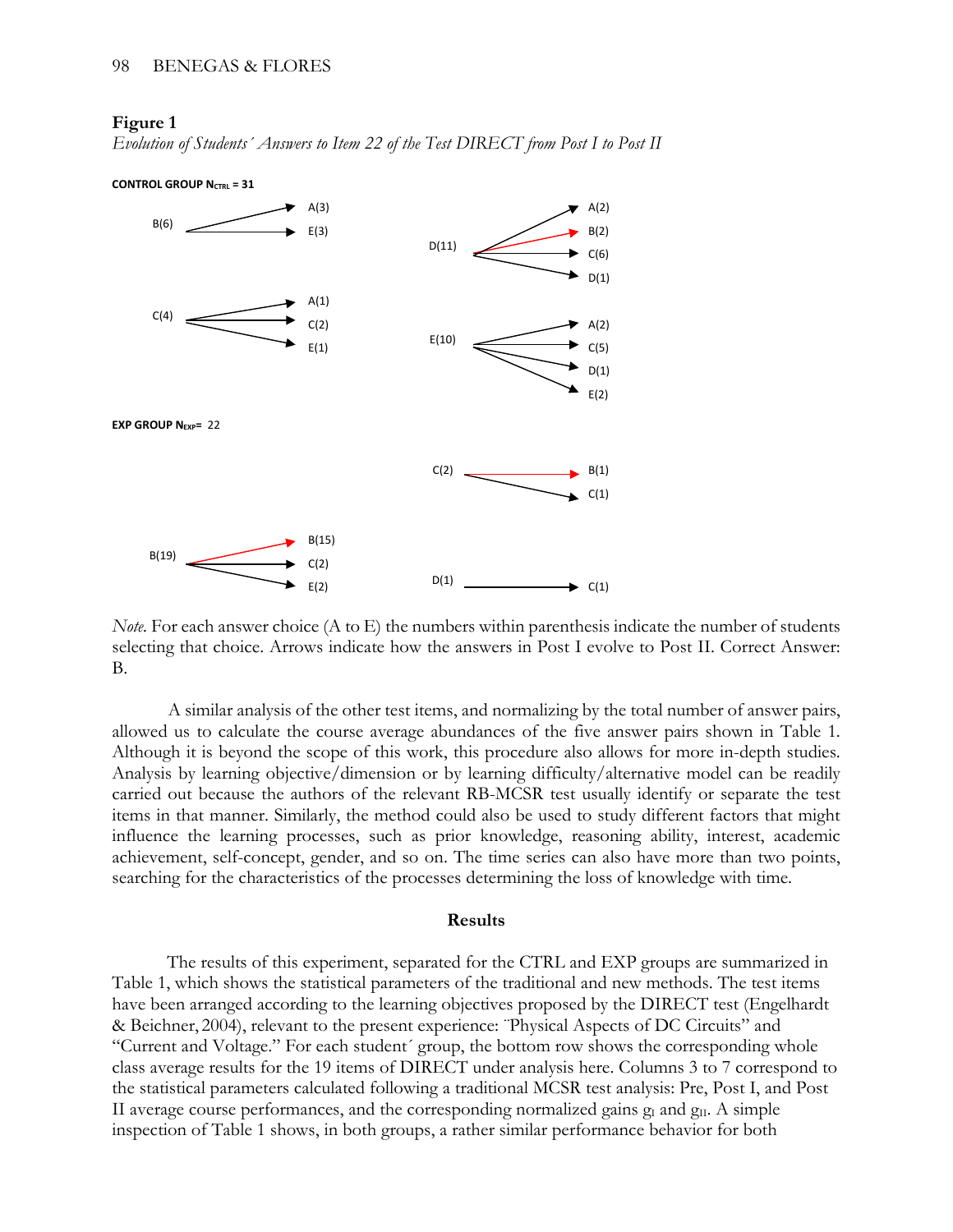objectives, with small variations respect the total (bottom) row. A first general result is the important after-instruction performance difference between the two groups in both DIRECT objectives and for all tested items. An independent samples t-test shows that the Post I average performance of the EXP group is statistically higher than the CTRL sample performance ( $t=5.573$ ,  $df=59$ ,  $p<0.001$ ). Similar results are found for the one-year after-instruction performances ( $t=6.901$ ,  $df=51$ ,  $p<0.001$ ), which determine an effect size (Connolly, 2007) of 0.698 for the long-term performances. The difference in df happens, as noted in Methods, because 8 students of the EXP sample were absent at the time of the Post II evaluation, therefore the one-year after-instruction statistical parameters were calculated over the 22 students of the EXP sample that participated in all tests. The last row of each group also shows how time affects knowledge, with a mean performance drop of about 20% between Post I and Post II in both samples. This performance drop results in a drop in the normalized gains,  $Dg = g_{II} - g_I$ , of about -0.20, also very similar in both samples.

#### **Table 1**

*Average Students´ Performances and Relative Abundances of the Five (Post I, Post II) Answer Pairs by Objective of the Test DIRECT.*

| <b>DIRECT</b>     | Item $\frac{1}{t}$ | Pre  | <b>POST</b> | <b>POST</b> | $g_I$ | $g_{II}$ | CC   | CI   | ${\rm II}$ . | $II_{\neq}$ | ${\rm IC}$     |
|-------------------|--------------------|------|-------------|-------------|-------|----------|------|------|--------------|-------------|----------------|
| <b>OBJECTIVE</b>  |                    |      | $\rm I$     | $\rm II$    |       |          |      |      |              |             |                |
| <b>CTRL Group</b> |                    |      |             |             |       |          |      |      |              |             |                |
| Physical          | 4,5,9,10,1         | 21   | 40          | 20          | 0.24  | $-0.01$  | 10   | 30   | 12           | 38          | 11             |
| aspects of DC     | 3, 14, 1819,       |      |             |             |       |          |      |      |              |             |                |
| Circuits          | 22,23,27           |      |             |             |       |          |      |      |              |             |                |
| Current and       | 6,8,15,161         | 18   | 38          | 21          | 0.24  | 0.04     | 11   | 27   | 16           | 36          | 10             |
| Voltage           | 7,26,28,           |      |             |             |       |          |      |      |              |             |                |
|                   | 29                 |      |             |             |       |          |      |      |              |             |                |
| <b>TOTAL</b>      | All tested         | 20   | 39          | 21          | 0.24  | 0.01     | 10   | 28   | 14           | 37          | 11             |
|                   | items              | (10) | (20)        | (13)        |       |          | (12) | (10) | (9)          | (16)        | (6)            |
|                   |                    |      |             |             |       |          |      |      |              |             |                |
| <b>EXP</b> Group  |                    |      |             |             |       |          |      |      |              |             |                |
| Physical          | 4,5,9,10,1         | 13   | 74          | 55          | 0.70  | 0.48     | 50   | 24   | 5            | 15          | 6              |
| aspects of DC     | 3, 14, 1819,       |      |             |             |       |          |      |      |              |             |                |
| Circuits          | 22,23,27           |      |             |             |       |          |      |      |              |             |                |
| Current and       | 6,8,15,161         | 10   | 62          | 40          | 0.58  | 0.33     | 38   | 35   | 12           | 14          | $\overline{2}$ |
| Voltage           | 7,26,28,           |      |             |             |       |          |      |      |              |             |                |
|                   | 29                 |      |             |             |       |          |      |      |              |             |                |
| <b>TOTAL</b>      | All tested         | 12   | 68          | 49          | 0.64  | 0.42     | 44   | 29   | $8\,$        | 14          | $\overline{4}$ |
|                   | items              | (7)  | (22)        | (16)        |       |          | (20) | (13) | (7)          | (12)        | (5)            |

*Note.* Columns, from left to right, indicate DIRECT learning objective, DIRECT items that evaluate that objective, percent values of the average class performances in Pre, Post I, and Post II. The next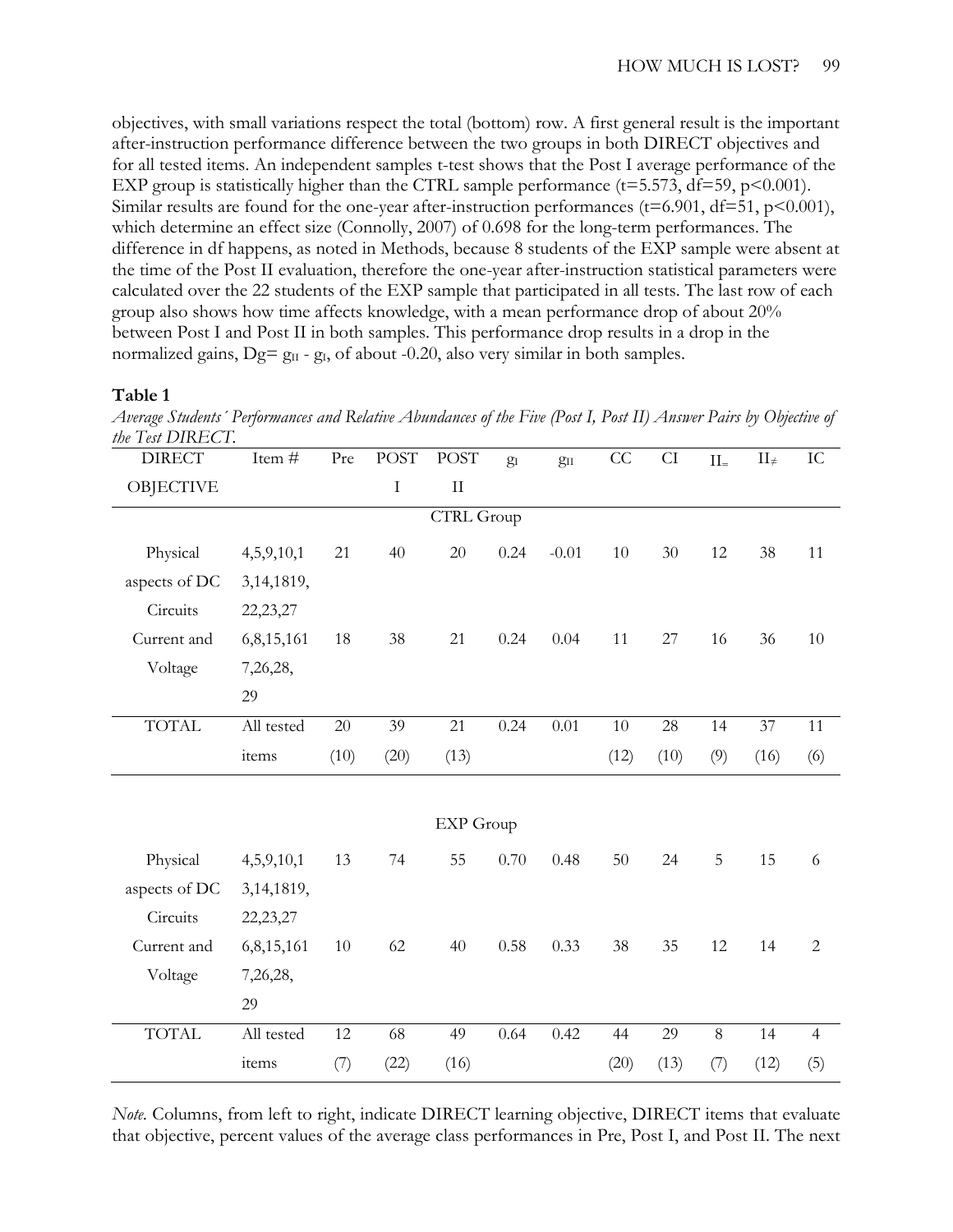two columns to the right indicate the normalized gains  $g_I$  (Post I relative to Pre) and  $g_{II}$  (Post II relative to Pre). The last five columns on the right show the percent values of the Correct-Correct, Correct-Incorrect, Incorrect-different Incorrect, Incorrect-same Incorrect and Incorrect-Correct, (Post I, Post II) answer pairs. TOTAL row represents the corresponding mean values (and standard deviations) over all tested items

The results of the present approach are represented by the (Post I, Post II) answer pairs shown in the last five columns on the right of Table 1. The first, striking result is the large difference in the CC pairs. Another feature is that these data show again, in both samples, similar behaviors by objectives and for the total of tested items. For the CTRL sample, Table 1 shows that about half (51%) of the answer pairs correspond to the incorrect-incorrect group, most of them of the differentincorrect options subgroup ( $II_{\neq}$  = 37 %). Short-lived learning (CI) represents the second most relevant group (28%), while only 10% of the answers correspond to the CC pair, which measures long-time learning. The situation is very different for the EXP sample, where long-time learning is the most abundant category (CC=44%), i.e., after instruction almost half of the time these students systematically selected the correct answer. The CI answer pair, representative of short-lived learning, is again almost 30 %, while the fraction of incorrect-incorrect answer pairs is reduced by a factor of two, to 22%. It is also observed that, within our statistics, the EXP sample showed some preference for selecting, in both tests, the same wrong model ( $II \neq 1.5$  II $=$ ), as compared to the CRTL sample  $(II_{\neq} \sim 2.6 \text{ II}_{=})$ . An independent sample t-test on the CC pair performance shows that there is a significant difference between these two samples concerning the selection of the CC pair  $(t=8.835,$ df=51,  $p \le 0.001$ ). If students are grouped according to their CC performance, it is found that 61% of the CTRL sample selected only between 0 and 10 % of CC pairs, with another 26% of this sample selecting between 10% and 30 % of the time a CC pair. The situation is almost reversed in the EXP sample where 50% of the sample selected CC pairs more than 50% of the time, with another 23% of this group selecting CC pairs between 30% and 50% of the time. These findings are reinforced by calculation of the loss parameter,  $L = CI/(CI+CC)$  (Lasry et al., 2014), which indicates the fraction of correct answers in Post I that turned incorrect in Post II. Data from Table 1 yields  $L_{CTRL} = 0.79$  (0.19) and  $L_{EXP}$ = 0.39 (0.13), i.e., losses in the CTRL group double losses in the EXP group, pointing again to the labile nature of learning generated by traditional instruction.

#### **Discussion**

This work presents an alternative method of calculating long-term learning using data from a longitudinal study consisting of two post-instruction applications of the same RB-MCSR test. Traditional analysis, represented by the Pre, Post I, Post II,  $g<sub>I</sub>$ , and  $g<sub>II</sub>$  data of Table 1, indicates that some knowledge is lost with time and that this loss can be measured as the difference between Post I and Post II, or through the differences between the corresponding normalized gains  $g_I$  and  $g_{II}$ . Large differences between the two samples are observed in the Post I and Post II data. Surprisingly, the CTRL sample returned, one year after instruction, to the very low pre-instruction knowledge. This fact is reflected by the almost null value of long-term normalized gain g<sub>II</sub>. Much to the contrary, the corresponding learning parameters of the EXP group show an important knowledge level, even one year after instruction.

The new approach presented in this work allows for more in-depth analysis. For instance, Table 1 shows that the important changes in long-time learning between the two groups are due to the large difference in the "no-learning" groups – about 50% in the CTRL sample -, which is reduced by a factor of two in the EXP sample. If we imagine these three learning categories as steps of a "learning ladder," our data suggest that about 25-30% of the EXP sample has moved one-step up this ladder as compared to the CTRL sample. This change results in a notable (four times) increase of the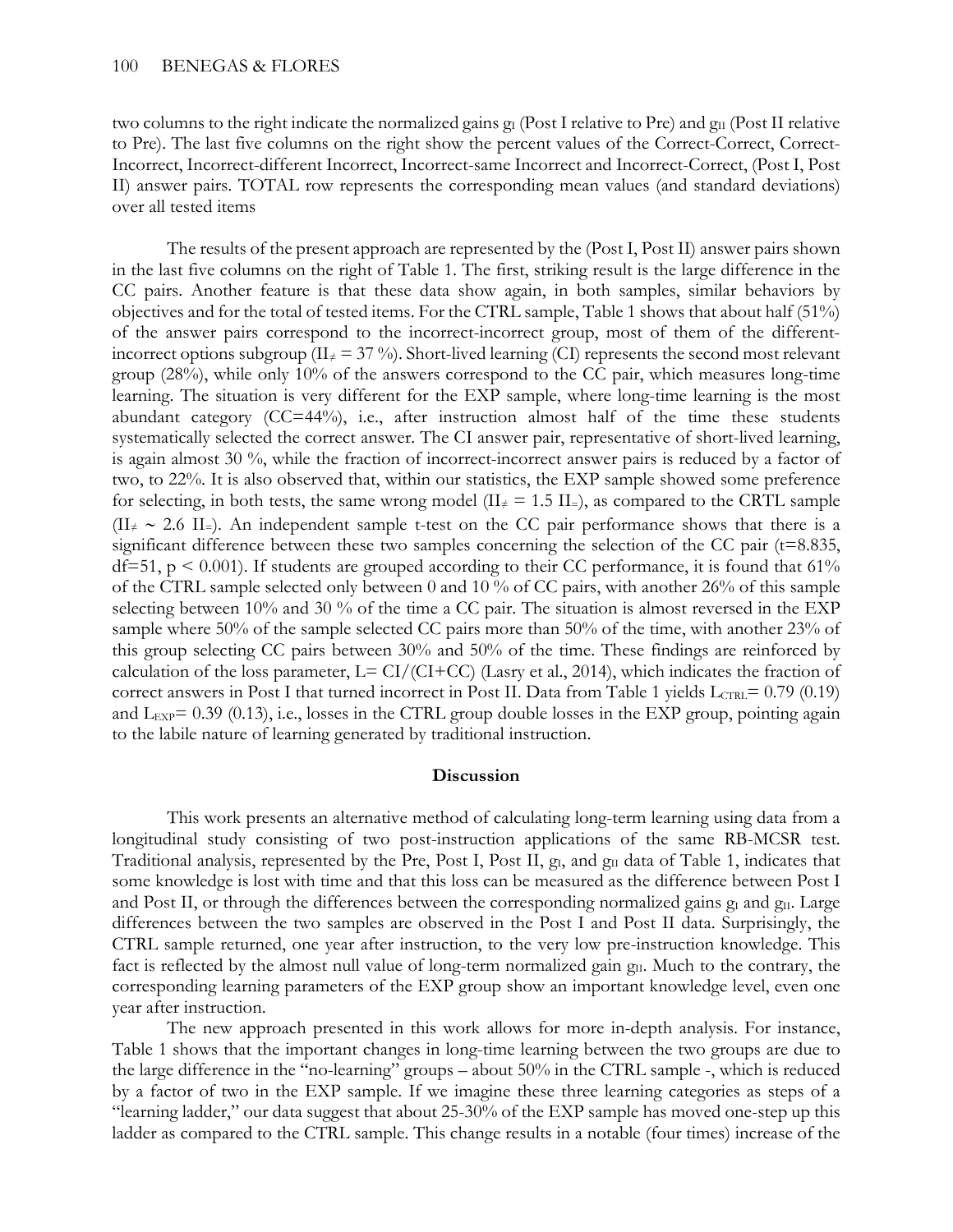fraction of answer pairs denoting durable learning, but with similar values of the temporary learning (the CI pair).

The relative abundance of the no learning categories is also worthy of analysis. While in the EXP group there is a clear predominance of same-incorrect distractors, in the CTRL group the number of students choosing the same-incorrect options is about 1/3 of those selecting differentincorrect answer pairs, which seems to indicate no preference for a particular distractor (in this test with four distractors/item). In terms of the Model Analysis of Bao and Redish (2006), the EXP group seems to be challenged by one prevalent learning difficulty (pure, but incorrect, model state in that framework), while answers in the CTRL group shifted between different-incorrect models, showing no preference for a particular alternative model (mixed model state). In that regard, Bao and Redish (2001) showed that the presence of two or more relevant distractors, implying that most students don't have a strong preference for any model on this topic, results in responses close to random guesses. This combination of *l*ow performance and *l*ow concentration of answers on a given option (the LL region in their model) characterizes uninstructed student samples. This position seems to confirm that, one year after instruction, there is little sign of the instruction received by the CTRL sample.

Finally, Table 1 shows the IC pair is more than twice larger for the CTRL sample compared to the active learning class. Since no instruction on the tested subject was given in the period between Post I and Post II, it has been assumed that this answer pair should not be considered as real understanding at the time of Post II. Consequently, it has been interpreted as the experimental error intrinsic to the use of multiple-choice tests. This position seems also supported by the adopted learning model (Bao & Redish, 2006; di Sessa, 1993; Vosniadou, 1994), which postulates that individuals that have not acquired the scientific model (the fraction of wrong answers in Post I) might change their answers without being particularly aware of it. In other words, we can assume that the evolution of their answers from Post I to Post II should be close to random. If this were the case, the measured IC pair should be the result of all incorrect answers in Post I that evolve randomly to Post II, yielding, for the present case, a value of the IC pair of 0.06 for the EXP group and 0.12 for the CTRL group, i.e., very close to the IC values shown in Table 1. According to this interpretation and values of the IC answer pair, the measuring error also seems to depend on the effectiveness of the teaching strategy.

Although the aim of this work is about measuring long-time, durable learning, it seems worthwhile to highlight a few points from the instructional point of view. First, and despite the large differences in the efficiency of the two teaching strategies, it is clear that even adopting a successful active-learning pedagogy, there is plenty of room for improving learning outcomes. As noted above, one out of three answer pairs selected by students of the EXP sample denotes short-lived learning. Considering labile learning as a transition state between the absence of learning and long-lived learning, it is clear that a relevant fraction of learners accomplished only precarious, unstable learning, and that further actions should be taken to consolidate the scientific model. In this regard, and since active learning teaching strategies are based on pedagogical principles that foster deep learning (Biggs, 2003; Meltzer and Thornton, 2012; Prosser and Trigwell, 1999), a reasonable recommendation is to strengthen this teaching position. One straightforward approach is to use complementary active learning strategies in the different activities of a given course (lectures, problem-solving, labs, etc.). This simple pedagogical approach, much in line with that proposed, for instance, by the Activity Based Physics Suite (Redish, 2003; The Physics Suite, 2015) explicitly avoids the drawbacks of the simultaneous use of conflicting learning approaches (Guidugli, Fernandez Gauna and Benegas, 2005). In the present case, for instance, the two Tutorials on DC circuits used by the EXP class could be complemented with the Interactive Lecture Demonstrations (Sokoloff and Thornton, 2004) "Introduction to DC circuits" and "Series and Parallel Circuits." This small change should provide further learning opportunities using only two extra hours of teaching time. Since these active learning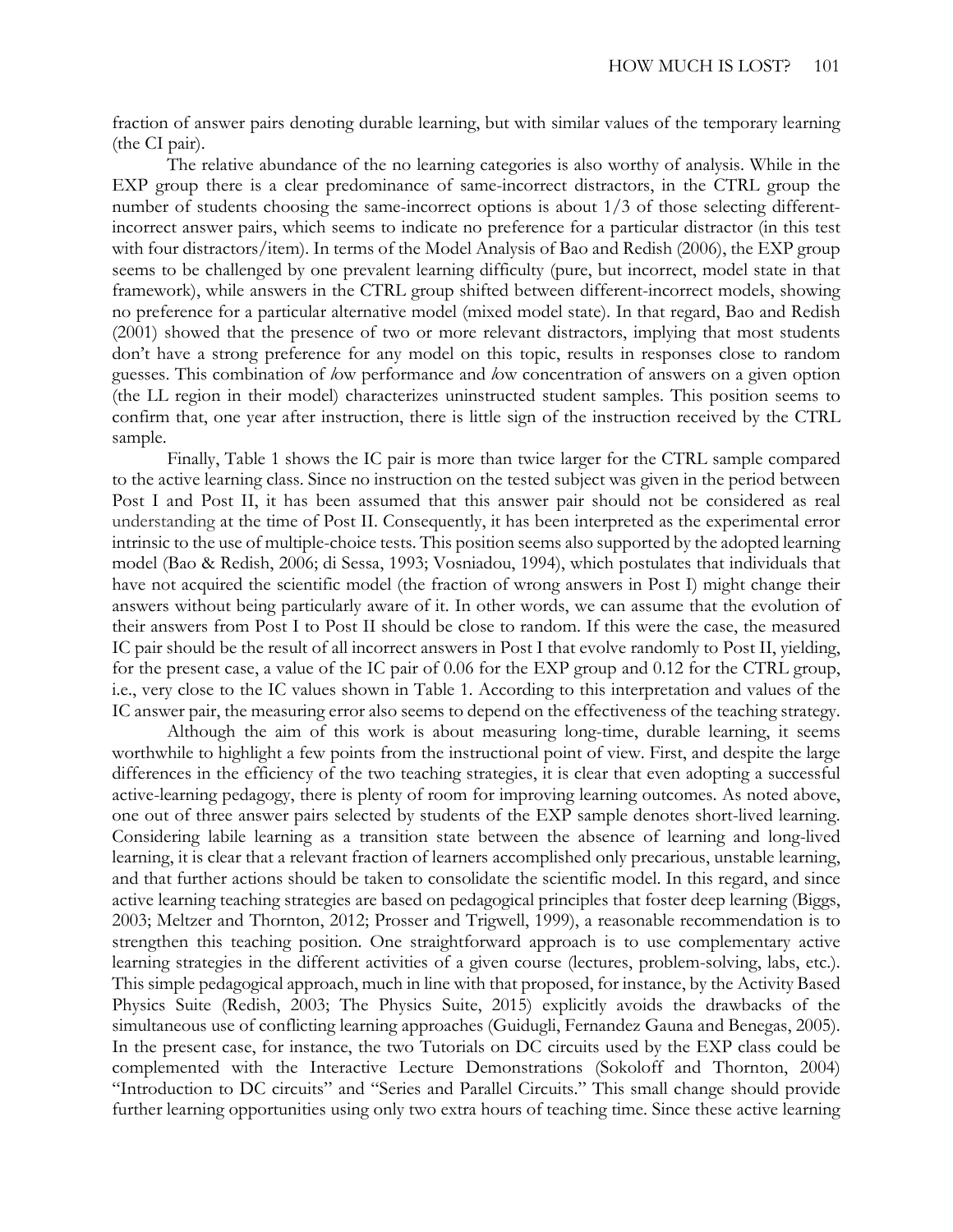strategies make use of coherent pedagogical principles to confront students with their learning difficulties, this approach should also be efficient for improving learning in the "no-learning" group.

#### **Conclusions**

The aim of this work has been to present a simple and more accurate approach to determine the fraction of students that, after instruction, achieve a solid long-term knowledge as compared to those getting only temporary, short-lived learnings. The method, based on the categorization of all possible answer pairs obtained from two after-instruction applications of a research-based MCSR test, readily provides not only a quantitative determination of long-term and temporary learnings but also the fraction of answer pairs associated with the absence of learning. Furthermore, the method allows separation of the "no-learning" group into two categories, i.e., those students that, after instruction, systematically selected the same incorrect option from those that shifted between different distractors. As noted in the previous sections, these features could furnish relevant insights regarding the characteristics of the learning obstacles faced by students.

Even though in the present classroom experiment both methods of analysis show that longtime conceptual learning is clearly higher in the experimental group, the new approach is more accurate than the standard determination of enduring learning. For instance, if one takes the results of Post II (Table 1) as a measurement of long-time learning, the achievement of the CTRL class would be overestimated by a factor of two (21% performance in Post II vs 10% of the CC pair). On the contrary, a similar comparison for the EXP sample results only in a 10% difference (49% vs. 44%, respectively). Since the IC pair, interpreted here as the experimental error, has been shown to depend on the type of instruction, the above results seem to confirm this dependence of the measuring error on the effectiveness of instruction. In terms of Soderstrom & Bjork (2015) model, the classical determination of *Learning* would be given by the results of Post II. The present model allows us to refine this measurement, correctly assigning the CC answer pair value to this long-time learning, leaving out the experimental error contribution to Post II.

The extremely low long-lasting learning achieved by the CTRL group could not be just idiosyncratic of the student groups analyzed in this study. Similarly, low conceptual knowledge (about 10%) has been reported for all relevant areas of basic physics (force and motion, free-fall motion, and Coulomb´s Laws) by the broad study cited above (Benegas et al., 2009; 2010). Although belonging to different school systems and countries, the common point of these student samples of first-year university students is that they had been subjected to traditional, lecture-based high school instruction. Therefore, the above results of the CTRL group provide a plausible explanation for the surprisingly low level of conceptual understanding, uniformly shown by these samples of incoming university students. In this regard it is noted that, since the proposed method is easily applicable to large-scale assessments, it should be of help to school officials that very frequently need an easy-to-use tool to measure the real, enduring impact of instruction on students´ conceptual knowledge.

Overall, this analysis makes clear that a substantial amount of basic and applied educational research is needed to improve our knowledge of the processes leading to solid, long-lasting conceptual learning, and to develop teaching approaches to achieve this goal. We think that these educational issues deserve further research and that the novel approach for measuring long-time learning presented here might be of help for designing and carrying out appropriate experiments.

*This work was supported by the Universidad Nacional de San Luis, Argentina (grant number PROICO 03-0416).*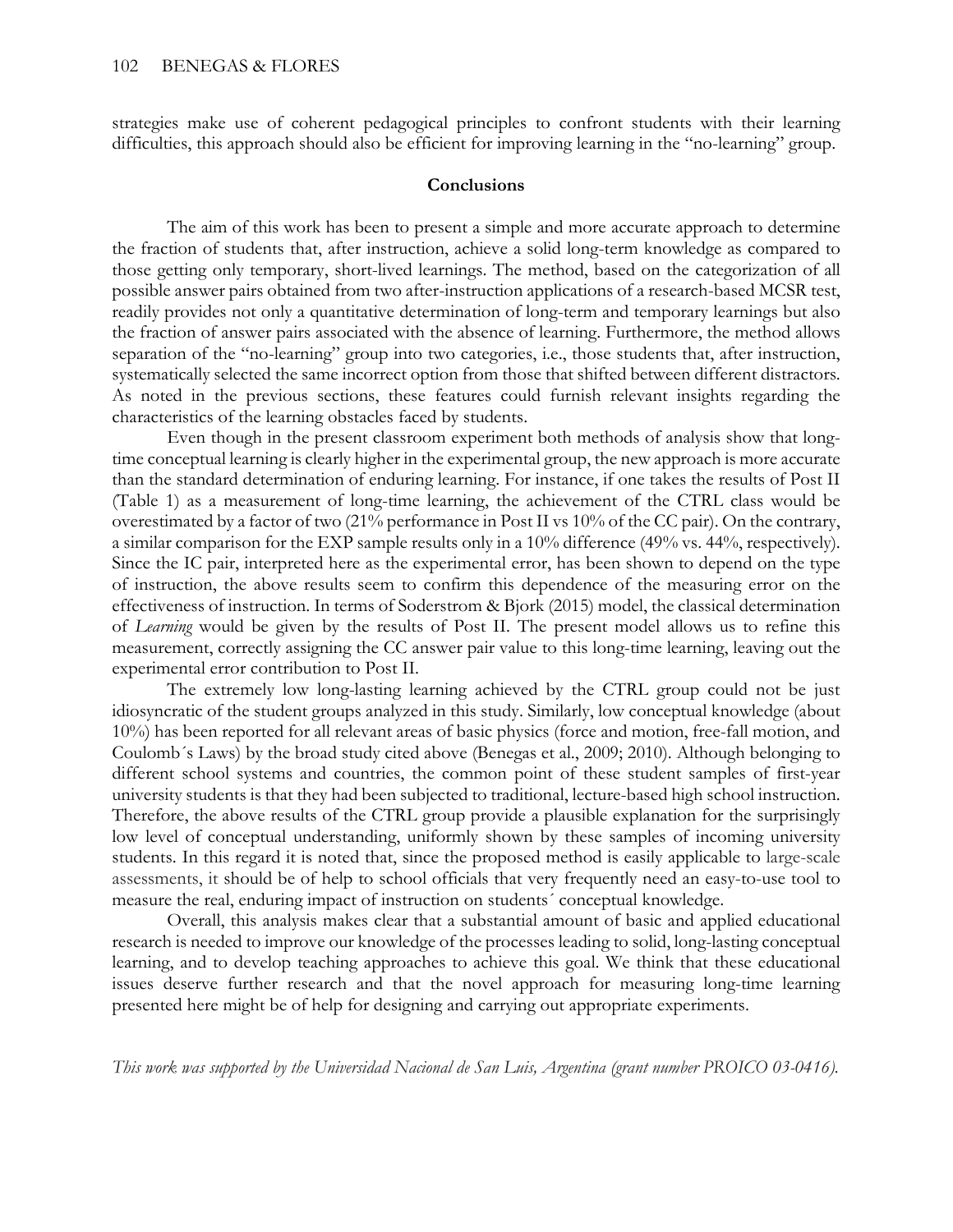Julio Benegas (*jcbenegas@gmail.com*) is Emeritus Professor of Physics at Universidad Nacional de San Luis. His current research focuses on applied research in physics education including the development and application of active-learning teaching strategies in physics and mathematics.

**Julio Sirur Flores** (*juliosirur@gmail.com*) is a high school physics teacher in San Luis, Argentina and an adjunct professor at Universidad Nacional de San Luis. His current research focuses on applied research in physics education including the development and application of active-learning teaching strategies in physics.

#### **References**

- Bao, L. & Redish, E. F. (2001). Concentration analysis: A quantitative assessment of student states. *American Journal of Phys*ics, 69, S45.<https://doi.org/10.1119/1.1371253>
- Bao, L. & Redish, E. (2006). Model analysis: representing and assessing the dynamics of student learning. *Physical Review Special Topics - Physics Education Research* 2, 010103. <https://doi.org/10.1103/PhysRevSTPER.2.010103>
- Benegas, J., Villegas M., Pérez de Landazábal, M. del C. & Otero, J. (2009). Conocimiento conceptual de física básica en ingresantes a carreras de ciencias e ingeniería en cinco universidades de España, Argentina y Chile. *Rev. Iberoamericana de Física*, 35(1), 35.
- Benegas, J., Pérez de Landazábal, M. del C. & Otero, J. (2010). Estudio de casos: Conocimientos físicos de los estudiantes cuando terminan la escuela secundaria: una advertencia y algunas alternativas. *Revista Mexicana de Física*, 56(1), 12–21. [https://rmf.smf.mx/ojs/rmf](https://rmf.smf.mx/ojs/rmf-e/article/view/4621)[e/article/view/4621](https://rmf.smf.mx/ojs/rmf-e/article/view/4621)
- Benegas, J. & Sirur Flores, J. (2014). Effectiveness of Tutorials for Introductory Physics in Argentinean high schools. *Physical Review Special Topics - Physics Education Research,* 10, 010110. <https://doi.org/10.1103/PhysRevSTPER.10.010110>
- Bernhard, J. (2001) Does active engagement curricula give long-lived conceptual understanding? *Physics Teacher Education Beyond 2000*, edited by Pinto, R. & Surinach, S. Paris: Elsevier, pp. 752-759.
- Biggs, J. (2003) *Teaching for Quality Learning at University* 2nd Ed. London: The Society for research into Higher Education & Open University Press.
- Connolly, P. (2007). *Quantitative data analysis in Education. A critical introduction using SPSS.* London: Routledge.<https://doi.org/10.4324/9780203946985>
- Engelhardt, P. V. & Beichner, R. J. (2004). Students' understanding of direct current resistive electrical circuits. *American Journal of Physics*, 72 (1), 98-115. <https://doi.org/10.1119/1.1614813>
- diSessa, A. (1993). Toward an Epistemology of Physics. *Cognition and Instruction,* 10(2/3), 105-225. <https://doi.org/10.1080/07370008.1985.9649008>
- Francis, G., Adams, J. & Noonan, E. (1998). Do They Stay Fixed? *Physics Teach*er, 36, 488–490. <https://doi.org/10.1119/1.879933>
- Guidugli, S., Fernandez Gauna, C. & Benegas, J. (2005). Graphical Representations of Kinematical Concepts. A comparison of Teaching Strategies. *Physics Teacher*, 43, 334-337. <https://doi.org/10.1119/1.2033514>
- Hake R. R., 1998, Interactive-engagement versus traditional methods: A six-thousand-student survey of mechanics test data for introductory physics courses, Am. J. Phys. 66, 64–74. <https://doi.org/10.1119/1.18809>
- Hestenes D., Wells M. & *Swackhamer* G., 1992. "Force Concept Inventory," *The Physics Teacher* 30:3, 141-158.<https://doi.org/10.1119/1.2343497>